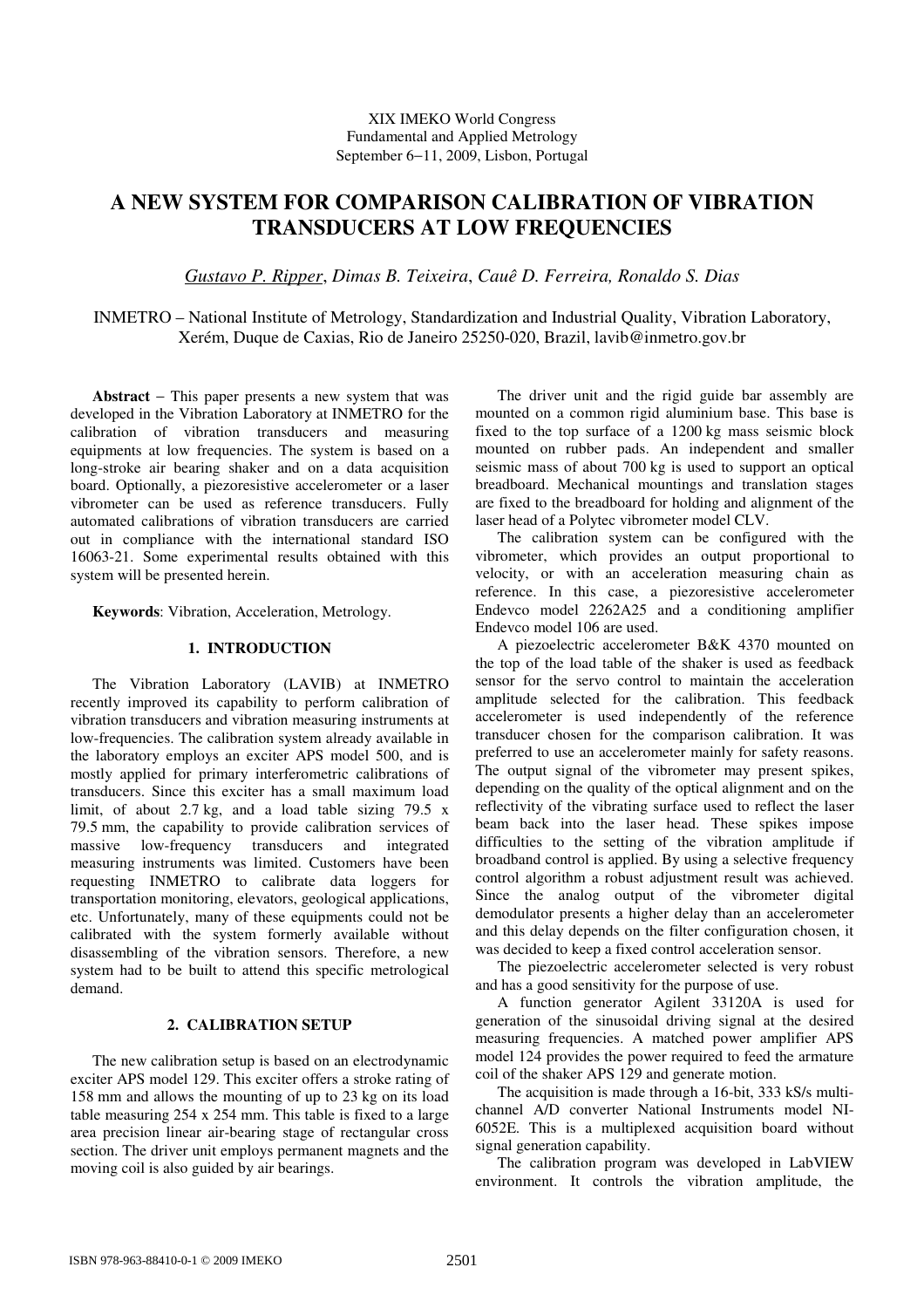acquisition of the measuring channels, presents the measured data on the screen and save them to an ASCII file for further post-processing in an Excel standardized spreadsheet. Graphs in time and frequency domain are available for monitoring both the reference and DUT channels during calibration. The program also presents the signal distortion during measurement.

A connector block NI BNC-2110 is used to connect all input signals to the acquisition board and an interface IEEE-488 is employed to control the function generator.

The calibration setups are schematically presented in Fig. 1 and Fig. 2. A picture of the shaker moving table with the mounting fixture used to mount the reference accelerometer and device under test (DUT) is shown in Fig. 3.



Fig. 1. Low-frequency acceleration calibration system with a accelerometer as reference



Fig. 2. Low-frequency acceleration calibration system with a laser vibrometer as reference



Fig. 3. Shaker table with mounting fixtures and accelerometers

The mounting system is shown schematically in Fig. 4. It is based on a aluminum cube with through holes for direct mounting of Q-Flex type servo-accelerometers or different adapters for in-line mounting of accelerometers, flat mirrors or solid glass retroflectors. An additional adapter can be mounted on the upper face of the cube to hold a retroflector. The retroflectors can be used for primary interferometric calibrations, which are beyond the scope of this paper. The cube includes a threaded hole pattern to allow different angular positioning of the adapters and two mountings of the servo-accelerometers, 180° apart from each other.



Fig. 4. Modular mounting system

#### **3. CALIBRATION METHOD**

The calibration is conducted in compliance with the international documentary standard ISO 16063-21 [1] using a stepped-sine excitation at 1/3-octave center frequencies from 1 Hz to 160 Hz. The acceleration level chosen for calibration is adjusted by the calibration program automatically. After a specified settling time for motion stabilization, the analog outputs of the reference channel and of the DUT are sampled sequentially due to the characteristics of the A/D conversion board used. The acquired data are presented in time and frequency domain graphs on the PC screen. Fig. 5 presents a typical time history of the reference accelerometer.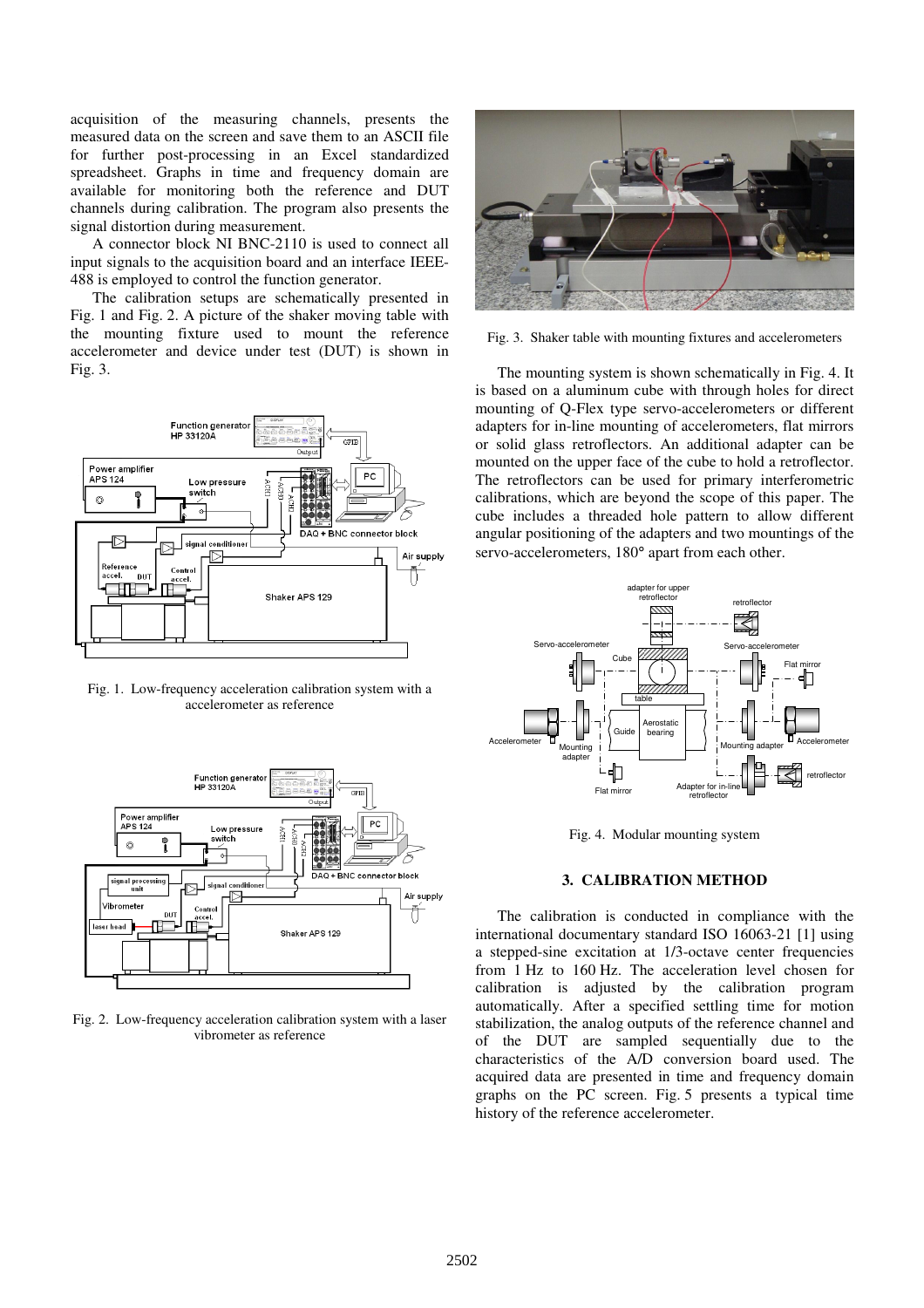

Fig. 5. Time history screen of the reference accelerometer.

The Discrete Fast Fourier Transform (DFT) is used to convert the acquired data to the frequency domain. The voltage values of the reference channel (*uref*) and of the DUT (*udut*) are measured then at the excitation frequency. A routine is also applied to measure the distortion of the acquired signals. This information is used for the evaluation of motion quality during calibration. The calibration frequencies, acceleration level, measured voltages and distortion results are presented on the screen and saved in the ASCII output file.

The sensitivity of the DUT is determined by applying the following formulae

$$
S_{dut}^{a}(\omega) = \frac{S_{ref}^{v}(\omega)}{\omega} \left( \frac{u_{dut}(\omega)}{u_{ref}(\omega)} \right)
$$
 (1)

$$
S_{dut}^{a}(\omega) = S_{ref}^{a}(\omega) \left( \frac{u_{dut}(\omega)}{u_{ref}(\omega)} \right)
$$
 (2)

where  $\omega$  is the angular frequency, *S* refers to sensitivities and *u* to voltage outputs. Subscripts refer to the DUT and reference channels and superscripts *a* and *v* to acceleration and velocity, respectively. Equation (1) is applied when a laser vibrometer is used as reference and Eq. (2) when an accelerometer is used.

# **4. CALIBRATION RESULTS**

This section presents some results obtained with the calibration system.

Fig. 6 presents the sensitivity of an acceleration measuring set calibrated by comparison against the laser vibrometer between 1 Hz and 160 Hz. This set consists of a piezoresistive accelerometer Endevco model 2262A25 and a conditioning amplifier model 106. The motion was measured at four points equally distributed on the surface of the mounting fixture close to the accelerometer. After concluding the measurements at one mounting position (m1), the process was repeated with the accelerometer remounted at a position (m2), rotated 180º apart. This figure

shows the mean sensitivities determined at positions m1 and m2, and the mean value of the results obtained at these two mounting positions (Mean  $1\&2$ ), which is taken as the final calibration result.

This averaging procedure described above is usually carried out to minimize the effect of coupling between the transverse acceleration generated by the shaker and the transverse sensitivity of the DUT. Fig. 6 shows that the dispersion between the results obtained at positions m1 and m2 is significant above 100 Hz, being of the order of 1% at 125 Hz and that the averaging procedure applied improves the quality of the final results.



Fig. 6. Sensitivity of an acceleration measuring set determined by comparison against the laser vibrometer.

The relative transverse acceleration measured at the mounting place of the DUT with a triaxial accelerometer is shown in Fig. 7. It can be noticed that the transverse acceleration is lower than 5% from 1 Hz to 100 Hz, but increases to more than 20% at 125 Hz and 160 Hz.



Fig. 7. Relative transverse acceleration measured at the mounting place of the DUT.

Fig. 8 compares the sensitivity results obtained for a servo-accelerometer Allied Signal model QA3000 by comparison calibration against the accelerometer Endevco 2262A25. This figure includes the voltage sensitivity of 16 runs and the total mean calculated from this data. The relative standard deviation of these sensitivities is presented in Fig. 9. Relative standard deviations lower than 0.1% were observed under 40 Hz and lower than 0.26% in the entire frequency range of analysis.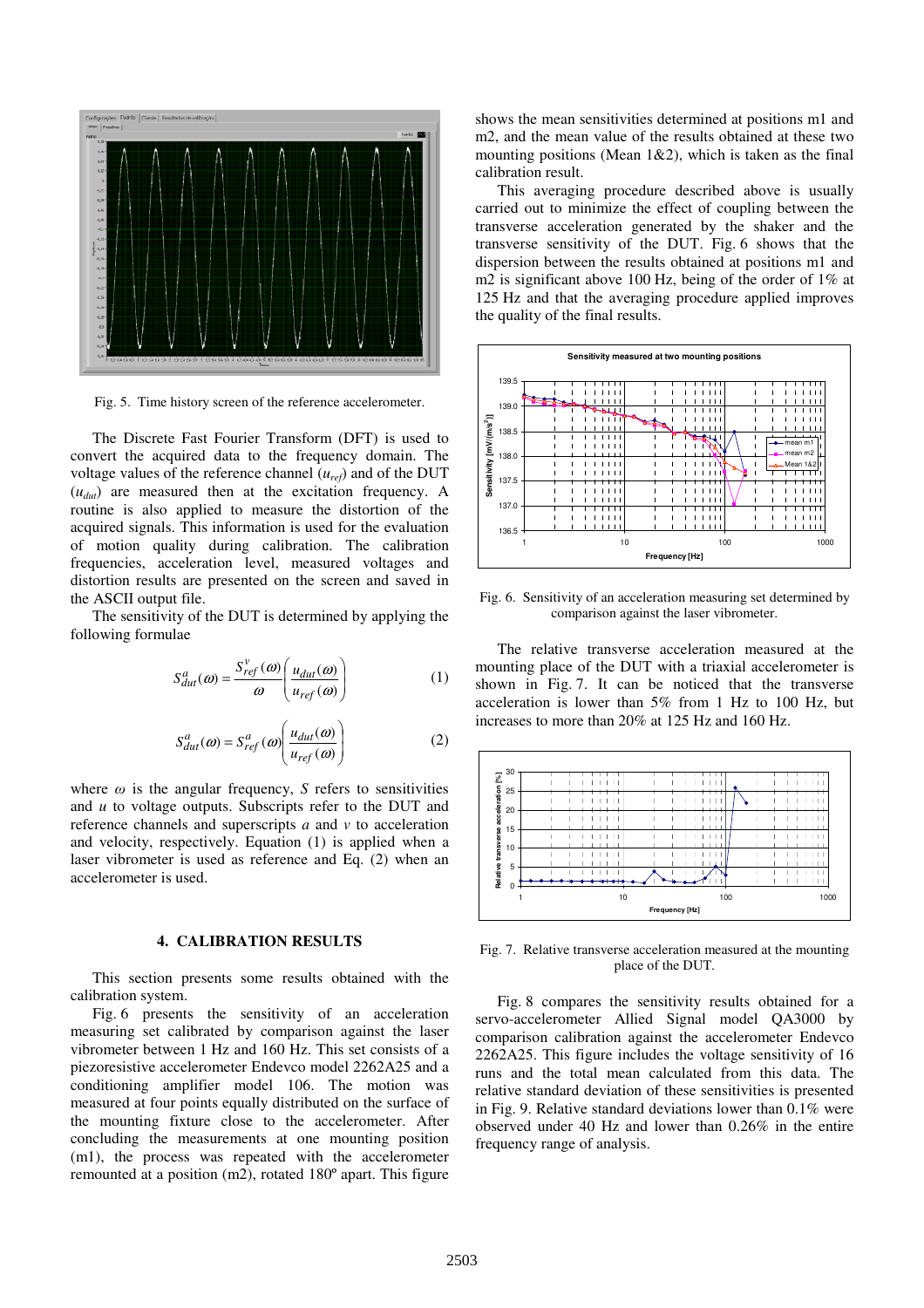

Fig. 8. Voltage sensitivity of a servo-accelerometer Allied Signal QA3000 measured by comparison against an accelerometer Endevco 2262A25.



Fig. 9. Relative standard deviation of the voltage sensitivities shown in Fig. 7.

The calibration results of a low impedance piezoelectric accelerometer Endevco model 752A13 are presented in Fig. 10. This figure includes the results obtained for each of the two mountings of the DUT and the final mean sensitivity. It can be noticed that even for comparison calibrations against a reference accelerometer, the averaging procedure is beneficial. The final mean result presents a smoother frequency response function than the two individual measurements at 0° and 180° mounting positions.



Fig. 10. Voltage sensitivity of an accelerometer Endevco 752A13.

Fig. 11 compares the sensitivity results furnished by the new low-frequency comparison system described in this paper with the ones available from other sources in the vibration laboratory of INMETRO. The curve FC LFS is a calibration result obtained by applying the fringe counting method in the low frequency primary calibration system. FC MFS refers to a result obtained by applying the primary interferometric fringe counting method in the mid frequency system. The result labelled as SAM was given by the homodyne quadrature system, which was recently intercompared with PTB, NIM and NPLI from 10 Hz to 10 kHz (interlaboratory comparison CCAUV.V-K1.1). Y bars were included to show that all these results lie within  $\pm 0.5\%$  of the sensitivity determined by comparison against the CLV laser vibrometer.



Fig. 11. Comparison of results between different systems available at INMETRO.

The calibration results obtained by carrying out comparison calibrations against the reference accelerometer Endevco 2262A25 are very close to the ones obtained by comparison calibrations against the laser vibrometer Polytec CLV. Fig. 12 shows that relative differences lower than 0.2 % were verified for a servo-accelerometer QA3000.



Fig. 12. Sensitivity of a servo-accelerometer QA3000 obtained by comparison against a reference accelerometer Endevco 2262A25 and against a laser vibrometer Polytec CLV.

## **4. UNCERTAINTY**

Expanded uncertainties of the order of 0.5% are estimated for the magnitude of the sensitivity of high sensitivity/low noise accelerometers obtained by the lowfrequency comparison calibration system from 1 Hz to 160 Hz, assuming a level of confidence of approximately 95% and a coverage factor  $k = 2$ .

These combined relative uncertainties were calculated in accordance with methodologies described in the Guide to the Expression of Uncertainty in Measurement [2] using